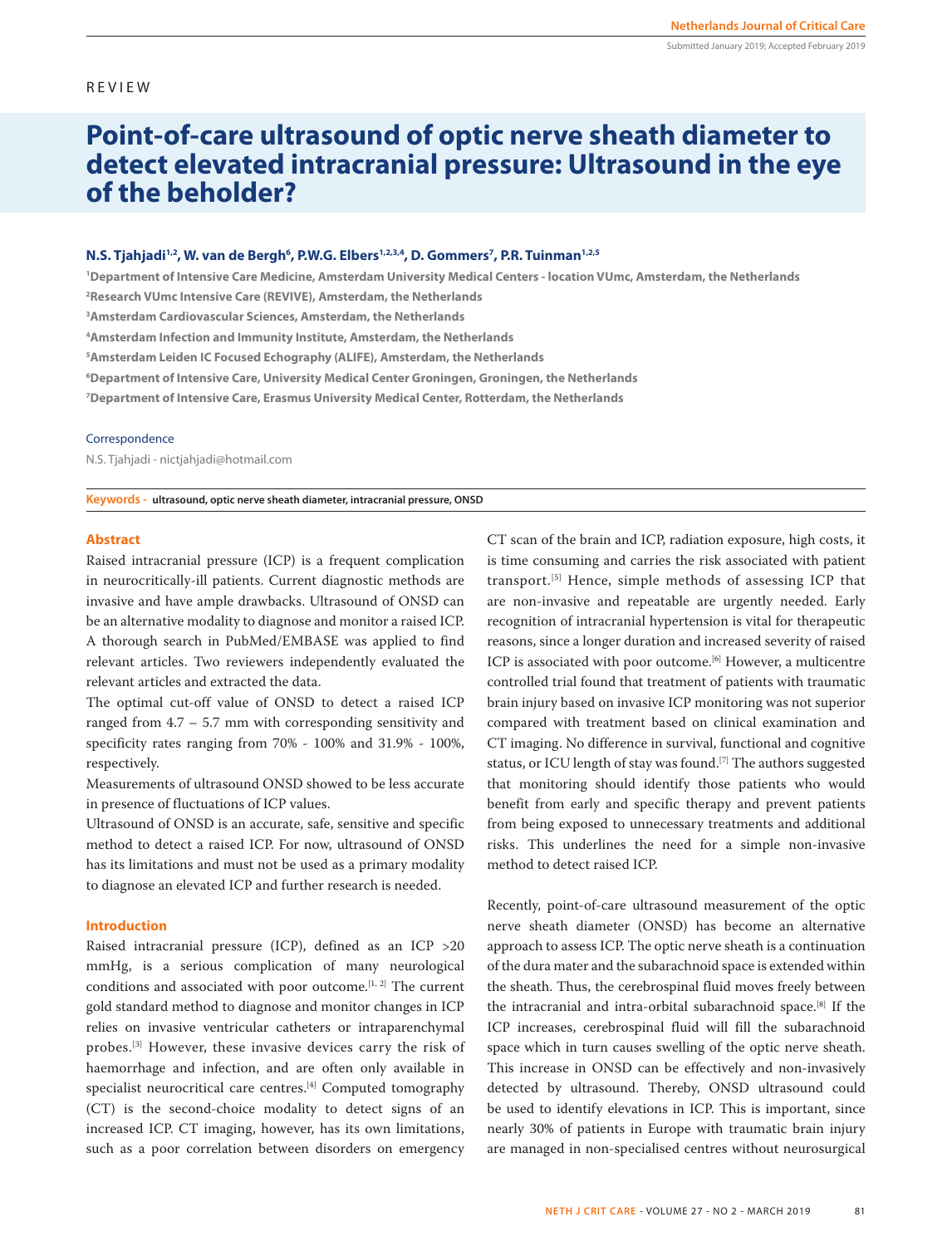facilities.[9, 10] Furthermore, ONSD ultrasound may be interesting for monitoring ICP in other conditions than traumatic brain injury such as meningitis or hepatic encephalopathy.[11] In these situations where CT scanning is difficult or ICP monitoring not possible, ultrasound measurement of ONSD might be a good alternative. The advantage of ultrasound lies in the fact that it can be performed at the bedside without radiation exposure, its non-invasiveness and its repeatability.

This narrative review is part of a series in the Netherlands Journal of Critical Care on ultrasound indications beyond heart and lungs.[12-14] In this review, methods for visualising the ONSD using ultrasound and its clinical application will be discussed. Evidence on reproducibility and feasibility will be given and limitations will be listed.

#### **Methods**

This is a narrative review. A thorough search in PubMed was conducted to find relevant articles. Two researchers evaluated articles for relevance independently (NT and PRT). MeSH terms such as "diagnostic imaging" or "ultrasonography" or "sonography" and "optic nerve sheath diameter" and "intra cranial pressure" or "intracerebral pressure" or "subarachnoid pressure" were used. Filters were applied to exclude studies that were conducted in animals or patients younger than 18 years. Reference lists of the included articles were screened for selection of additional articles.

#### **Image acquisition**

A linear transducer is most frequently used, with a frequency range from 5-12 MHz. Small linear probes are preferred as these fit perfectly into the orbit's cavity. The ultrasound machine has to be put in brightness mode.[15] The patient usually lies in supine position, head 30 degrees elevated with eyes closed. Both eyes should be examined multiple times. If one eye is injured, perform a single measurement on the unharmed eye. Generally, measurements with the patient in a supine position are mentioned; however, the ONSD does not significantly change with the patient's position.<sup>[16]</sup> The probe is positioned transversally and slightly above the eyelid on the superior and lateral margin of the orbit *(figure 1)*. Examination should be performed using a gentle approach. By placing a thick layer of ultrasound gel on the eyelid, unnecessary pressure on the ocular globe, which can cause pain or discomfort such as nausea, vomiting and bradycardia, is prevented. Use of antiseptic ultrasound cream is advised or a clear barrier can be placed over the patient's eyelid. The probe has to be adjusted in order to display the entrance of the optic nerve into the ocular globe and to perform measurement of the optic nerve sheath diameter at 3 mm depth behind the globe,  $[15, 17-19]$  using the optic disc as a reference point *(figure 2)*. The optic nerve appears as a hypoechoic band. The eye should be examined in both axial and transversal planes, as in some cases a certain probe position offers better views of the optic nerve.[20] Axialplane measurements yielded slightly higher values compared with sagittal plane measurements (median difference 0.15 mm, range 0-0.3 mm).<sup>[21]</sup> The exact number of measurements that should to be performed remains unspecified. Goeres et al. demonstrated that a mean of four measurements is more precise (in terms of the measurement with the smallest variance: intraclass correlation coefficient (0.77)) compared with a single measurement.[22] Slight rotation of the probe could also offer better visualisation of the optic nerve.



**Figure 1.** Measurement of the optic nerve sheath diameter



**Figure 2.** Ultrasonographic image of the eye and optic nerve system –B =3.3 mm; ONSD = Optic nerve sheath diameter. Measurements are taken 3 mm behind the globe of the eye. This patient had an intracranial pressure of 11 mmHg

### **Image interpretation and results**

In healthy adults, values of the ONSD measured by ultrasound ranged from  $3.68$  to  $5.4$  mm.<sup>[22-25]</sup> Although studies used the same methods for measuring the ONSD, this is a relatively wide range with a difference of up to approximately 32% between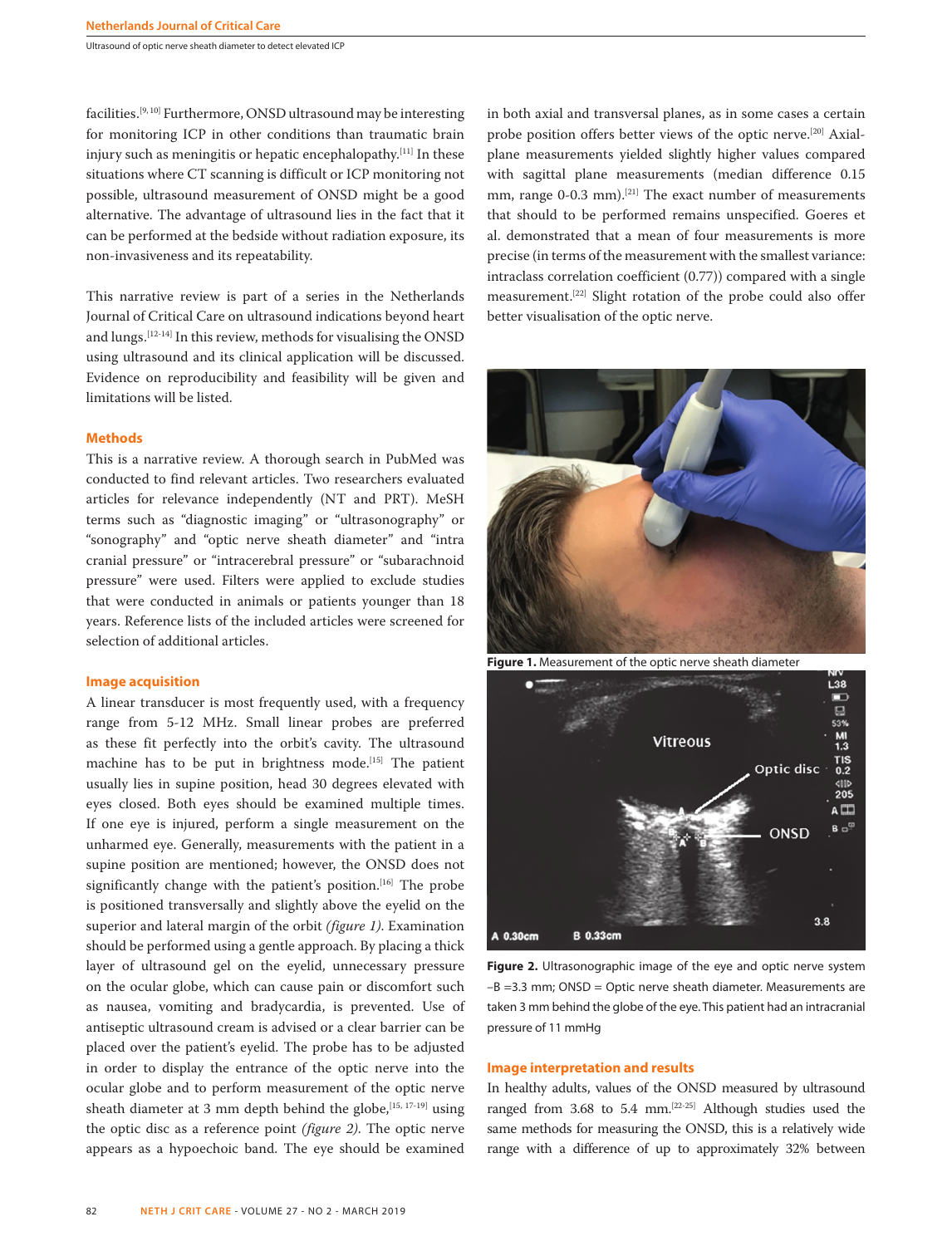Ultrasound of optic nerve sheath diameter to detect elevated ICP

the lowest and highest mean value. One possible explanation might be differences in ethnicities, age and methodology.[25] No relationship has been found between ONSD and age, weight or height.<sup>[24, 25]</sup> However, one study did find a sex difference in ONSD, suggesting that previous studies that assessed the normal values of ONSD in healthy adults may have been underpowered to detect a relationship between ONSD and sex.[22] Furthermore, conditions such as Graves orbitopathy, inflammation and tumour might alter measurements and influence image interpretations.[5]

When studied in patients, ONSD ultrasound was performed either in the emergency department (ED) or in the intensive care unit (ICU). Studies conducted in the ED compared ONSD ultrasound measurements with clinical signs of raised ICP on CT imaging or direct ICP measurements by means of a lumbar puncture, whereas studies in the ICU compared ultrasound ONSD measurements with continuous measurements of ICP with invasive intracranial monitoring devices. Causes of a suspected or truly raised intracranial pressure were divided into traumatic or non-traumatic. One study was conducted in the ED and ICU combined.[26] A summary of study characteristics and outcomes of studies on ONSD ultrasound is presented in *table 1*.

For qualitative assessment of a raised ICP, corresponding with an ICP of >20 mmHg, an optimal cut-off value of the ONSD was found to be >5 mm<sup>[5, 18, 26-29]</sup> with a range of 4.7 mm to 5.7 mm.<sup>[21,</sup> 30-35] Midline shift, detected by CT, corresponded with an optimal cut-off value of 5.3 mm ONSD with a sensitivity of 70% and a specificity of 74%, showing that the ONSD was significantly higher in patients with a midline shift compared with patients without midline shift assessed by cranial CT (5.3 mm vs. 4.4;  $p=0.03$ ).<sup>[31]</sup> A significant correlation between ultrasound measurement of the ONSD and the size of midline shift was found (r=0.37; p=0.01). A recent meta-analysis assessed the diagnostic accuracy of ONSD ultrasound (with a cut-off value of >5 mm) compared with findings of increased ICP on CT imaging. Pooled data demonstrated a sensitivity of 95.6% (95% CI 87.7-98.5%) and a specificity of 92.3% (95% CI 77.9-98.4%).[36] Another systematic review compared ONSD ultrasound with invasive ICP monitoring (with an ONSD cut-off value ranging from >5.0-5.9 mm). Pooled sensitivity was 90% (95% CI 80-95%) and pooled specificity was 85% (95% CI 73- 93%).[37] A new systematic review comparing ONSD ultrasound with either invasive ICP monitoring, CT imaging or lumbar puncture is being conducted and expected to be published soon.<sup>[38]</sup> To determine whether ultrasound measurement of ONSD could serve as a noninvasive surrogate marker for ICP changes, a recent study published in 2018 evaluated the potential of ONSD ultrasound to detect dynamic changes of ICP. They demonstrated that the change in ONSD was strongly correlated with the change in ICP (r=0.67; 95% CI 0.34-0.87; p<0.001), implying that ONSD ultrasound could dynamically detect changes in ICP.[39] Two additional studies also found a strong correlation between ONSD and invasive ICP measurements in patients with brain injury ( $r=0.68$ ;  $r=0.90$ ), respectively.<sup>[5, 34]</sup> Moreover, their results showed

that the ONSD increased and decreased parallel with the ICP; this demonstrated that the ONSD reflects immediate changes in ICP. [5] Another study compared different ultrasound-based methods of measuring ICP non-invasively versus invasively. Non-invasive ICP methods included ONSD ultrasound, arterial transcranial Doppler derived methods and straight sinus systolic flow velocity (FVsv). Both ONSD ultrasound and FVsv were correlated with invasive ICP measurements  $(r=0.76$  and  $r=0.72$ ;  $p<0.001$ , respectively). Moreover, the combination of ONSD ultrasound and FVsv resulted in a stronger correlation with invasive ICP measurements (r=0.81). [40] One study investigated the effect of osmotherapy on ONSD and whether ONSD decreases simultaneously with ICP during treatment of elevated ICP with mannitol infusion (osmotherapy). [41] The authors found a statistically significant correlation between ONSD and ICP before and after treatment with mannitol  $(r^2=0.54;$ p<0.002). Furthermore, ONSD and ICP significantly decreased after mannitol infusion. The median values of ICP and ONSD were 35 mmHg (IQR 32-41) and 6.3 mm (IQR 6.1-6.7), respectively. These rates decreased significantly after mannitol infusion to 25 mmHg (IQR 22-29; p=0.001) and 5.7 mm (5.5-6.3; p=0.0007), respectively.[41] Lastly, no complications from ONSD ultrasound were reported in the included studies.

In summary, it can be concluded that ONSD ultrasound used as a qualitative measurement of increased ICP is a sensitive, specific, accurate and safe method to detect increased ICP. Whether ultrasound measurement of ONSD is a qualitative rather than quantitative measurement, and thus can replace continuous ICP monitoring, remains a matter of debate. Maissan et al. mentioned that the distension response of the optic nerve sheath depends on its elasticity. This elasticity varies among individuals and therefore, ONSD ultrasound is a quantitative rather than a qualitative tool to assess ICP.<sup>[5]</sup> The use of ONSD ultrasound as a quantitative tool exemplifies a method to dynamically evaluate the ICP, which is currently done by invasive ICP monitoring. In line with the study results of Wang et al. and Soldatos et al. the potential of ONSD ultrasound to detect dynamic changes in ICP seems very promising.<sup>[34, 39]</sup> However, despite the strong correlation found, direct changes in ONSD did correspond with a wide range in ICP values. For example: in the study by Wang et al. a change in ONSD of approximately 0.5 mm corresponded with ICP values ranging from less than 50 mm $H_2O$  up to almost 200 mmH2O.[39] This wide range in corresponding ICP values was also seen in the study by Soldatos et al.<sup>[34]</sup> Therefore, ONSD ultrasound should not yet be used as a marker for dynamic changes in ICP and further investigation is warranted.

# **Is optic nerve ultrasound reproducible, feasible and easy to learn?**

Only few studies have studied the repeatability (intraobserver variability) and reproducibility (interobserver variability) of ONSD ultrasound. High rates of repeatability were found in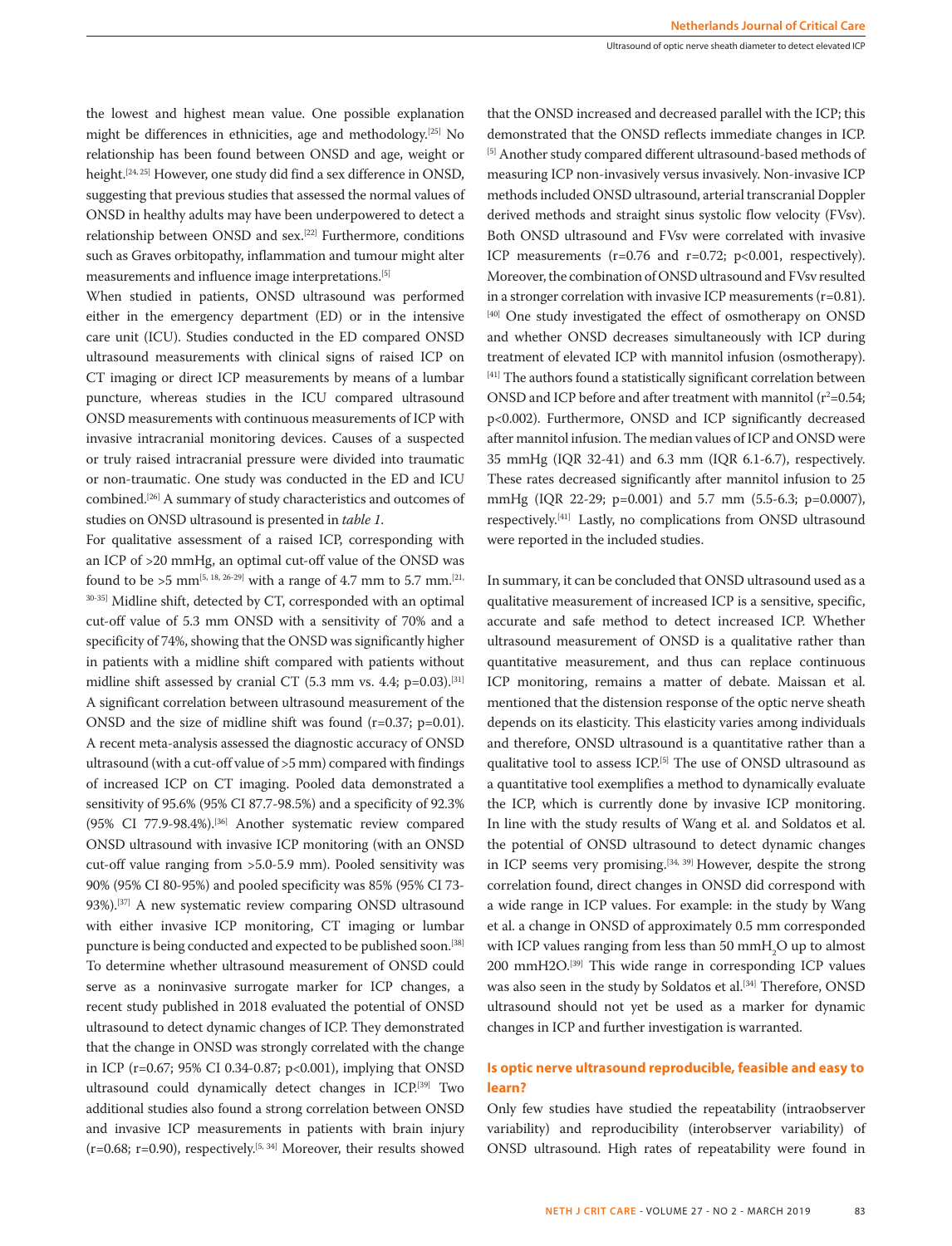Ultrasound of optic nerve sheath diameter to detect elevated ICP

**Table 1.** Characteristics and outcomes of studies assessing ultrasound measurement of optical nerve sheath diameter

CT = computed tomography; ED = emergency department; ICU = intensive care unit; ICP = intracranial pressure; LP = lumbar puncture; NEU = department of neurology and ophthalmology; NM = not mentioned; ONSD = optical nerve sheath diameter; US = ultrasound

\* Sensitivity and specificity by a given cutoff value for detection of a raised ICP (ICP > 20 H2O) seen on invasive ICP measurements or in cranial CT imaging

| <b>Author</b>                              | <b>Study design</b><br>and year                            | <b>Study population</b><br>and clinical setting                                                                                                             | <b>Ultrasound probe</b>        | <b>Number of operator(s)</b><br>and experience                              | <b>Reference</b><br><b>standard</b> | <b>Cut-off value of</b><br>ONSD (mm) | <b>Sensitivity and speci-</b><br>ficity of US-ONSD*                                         |
|--------------------------------------------|------------------------------------------------------------|-------------------------------------------------------------------------------------------------------------------------------------------------------------|--------------------------------|-----------------------------------------------------------------------------|-------------------------------------|--------------------------------------|---------------------------------------------------------------------------------------------|
| Moretti et<br>$al.$ <sup>[21]</sup>        | Prospective<br>observational<br>study 2009                 | 63 patients requiring<br>invasive ICP monito-<br>ring - ICU                                                                                                 | 7.5 MHz probe                  | <b>Experienced operators</b><br>- at least 60 prior ONSD<br>measurements    | <b>Invasive ICP</b><br>monitoring   | 5.2                                  | Sensitivity: 93.1% (95%<br>CI: 77.2-99%)<br>Specificity: 73.9%<br>(95%Cl: 61.5-84%)         |
| <b>Blaivas</b> et<br>$al.$ <sup>[18]</sup> | Prospective<br>blinded obser-<br>vational study<br>$-2003$ | 14 patients included<br>with proven elevated<br>ICP on CT-imaging<br>(due to intracranial<br>hemorrhage either<br>because of trauma or<br>spontaneous) - ED | 10 MHz linear array<br>probe   | n=5 -experience ranged CT<br>from 100-1000 exami-<br>nations                |                                     | 5.0                                  | Sensitivity: 100%<br>Specificity: 95%                                                       |
| Tayal et al.[28]                           | Prospective<br>blinded obser-<br>vational study<br>$-2007$ | 59 patients with<br>suspected intracranial<br>injury and possible<br>increase of ICP (trau-<br>matic head injury)- ED                                       | 7.5 MHz linear<br>array probe  | <b>NM</b>                                                                   | <b>CT</b>                           | $5.0$ (mean<br>binocular ONSD)       | Sensitivity: 100 % (95%<br>CI: 68-100%)<br>Specificity: 63% (95%<br>CI: 50-76%)             |
| Kimberly et<br>$al.$ [26]                  | Prospective<br>blinded obser-<br>vational study<br>$-2008$ | 15 patients who had<br>placement of invasive<br>monitoring of ICP (all<br>causes) – ICU / ED                                                                | 10-5 MHz linear<br>array probe | N=; - 3 years' experience Invasive ICP<br>- 60 examinations of<br>ocular US | monitoring                          | 5.0                                  | Sensitivity: 88% (95%<br>CI 47-99%)<br>Specificity: 93% (95%<br>CI 78-99%)                  |
| Soldatos et<br>$al.$ [34]                  | Prospective<br>observational<br>study - 2008               | 76 patients - ICU                                                                                                                                           | 9 MHz linear array<br>probe    | Experienced operator -<br>undefined                                         | <b>Invasive ICP</b><br>monitoring   | 5.7                                  | Sensitivity: 74%<br>Specificity: 100%                                                       |
| Major et al. <sup>[29]</sup>               | Prospective<br>observational<br>study - 2010               | 26 patients with a<br>suspicion of increased<br>ICP (all causes) - ED                                                                                       | 7.5 MHz probe                  | 5 performed<br><b>ONSD-measurements</b><br>before                           | <b>CT</b>                           | 5.0                                  | Sensitivity: 86% (95%<br>CI 42-99%)<br>Specificity: 100% (95%<br>CI 79-100%)                |
| Rajajee et<br>al. <sup>[32]</sup>          | Prospective<br>blinded obser-<br>vational study<br>$-2011$ | 65 patients who had<br>placement of invasive<br>monitoring of ICP (all<br>causes) - ICU                                                                     | 13-6 MHz linear<br>array probe | 3 years (main operator)<br>2 months (second<br>operator)                    | <b>Invasive ICP</b><br>monitoring   | 4.8                                  | Sensitivity: 96% (95%<br>CI 91-99%)<br>Specificity: 94% (95%<br>CI 92-96%)                  |
| Frumin et<br>$al.$ [30]                    | Prospective<br>blinded obser-<br>vational study<br>$-2013$ | 27 patients who had<br>placement of invasive<br>monitoring of ICP (all<br>causes) - ICU                                                                     | 10-5 MHz linear<br>array probe | 3 year's ultrasonography<br>experience - 250 exami-<br>nations of ocular US | <b>Invasive ICP</b><br>monitoring   | 5.2                                  | Sensitivity: 83.3% (95%<br>$CI$ 35 - 99.6%)<br>Specificity: 100% (95%<br>$CI 83.9 - 100\%)$ |
| Amini et al. <sup>[33]</sup>               | Descriptive<br>prospective<br>study - 2013                 | 50 patients of whom<br>14 had an elevated<br>ICP ED                                                                                                         | 7.5 MHz linear<br>array probe  | Senior resident who<br>had been trained by a<br>radiologist                 | LP                                  | 5.5                                  | Sensitivity: 100% (95%<br>CI 100-100)<br>Specificity: 100% (95%<br>CI 100-100)              |
| Golshani et<br>$al.$ [27]                  | $-2015$                                                    | Diagnostic trial 131 patients with<br>suspected elevated<br>ICP (all causes) - ED                                                                           | 7.5 MHz linear<br>array probe  | <b>NM</b>                                                                   | <b>CT</b>                           | 5.0                                  | Sensitivity: 100% (95%<br>CI: 84.0-100.0%)<br>Specificity: 31.9%<br>(95%Cl: 23-41.7%)       |
| Maissan et<br>$al.$ <sup>[5]</sup>         | Prospective<br>observational<br>study - 2015               | 18 patients who suf-<br>fered traumatic brain<br>injury - ICU                                                                                               | 7.5 MHz linear<br>array probe  | <b>NM</b>                                                                   | Invasive ICP<br>monitoring          | 5.0                                  | Sensitivity: 94%<br>Specificity: 98%                                                        |
| Komut et<br>$al.$ [31]                     | Prospective<br>observational<br>study - 2016               | 100 patients with<br>non-traumatic intra-<br>cranial injury - ED                                                                                            | 11-14 MHz probe                | <b>NM</b>                                                                   | <b>CT</b>                           | 4.7                                  | Sensitivity: 70%<br>Specificity: 86%                                                        |
| Liu et al.[35]                             | Prospective<br>observational<br>study - 2017               | 110 patients who<br>were suspected of an<br>elevated ICP - NEU                                                                                              | <b>NM</b>                      | Experienced operator -<br>undefined                                         | LP                                  | 5.6                                  | Sensitivity: 86%<br>Specificity: 73%                                                        |

two studies, showing an intraobserver agreement (analysed by Cronbach's alpha) with a range of  $0.69$ -0.72,<sup>[42]</sup> and  $0.92$ -0.97,<sup>[43]</sup> respectively. Reproducibility was also high among several studies, demonstrating mean differences in measurements between observers ranging from 0.01 mm to 0.30 mm.[21, 34, 39, 43, 44] Although these differences between observers seem minimal, it may correlate with significant differences in ICP values, hence these results have to be interpreted carefully.

Feasibility has not been studied in particular, most studies did not mention cases where ultrasound measurement of ONSD was not feasible. One study mentioned a 100% success rate of ultrasound ONSD.[19]

Literature concerning the learning curve of ONSD ultrasound is limited. The learning curve seems rapid and depends on the ultrasound experience of the operator. One study examined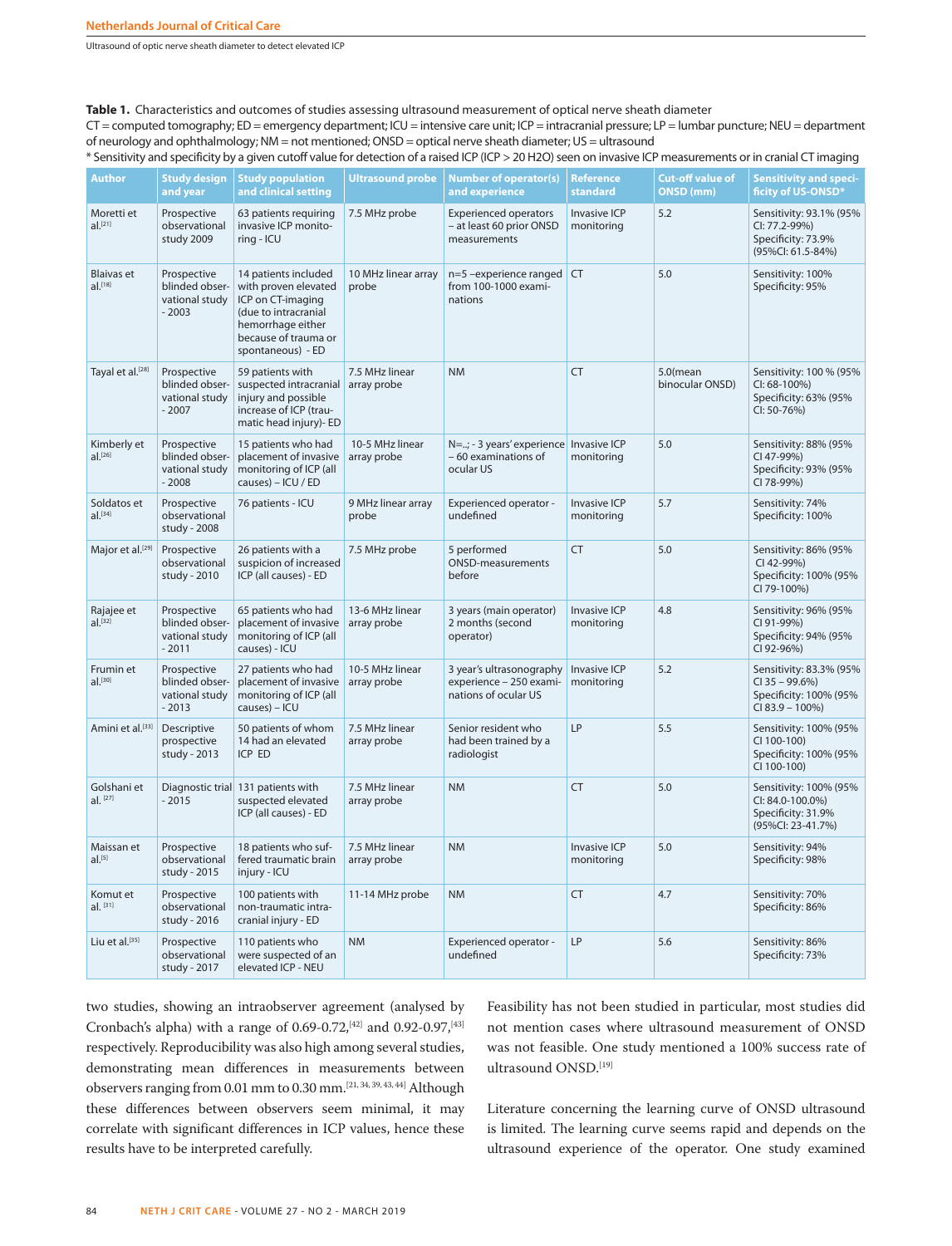the learning curve for ultrasound assessment of ONSD and concluded that, to obtain adequate results, ten examinations including three abnormal scans are needed for experienced operators and 25 scans for less experienced operators. However, the authors did not elaborate on how they calculated this estimated learning curve.[28] Another study also examined the learning curve for ONSD ultrasound, and found that the withinsubject variance reached a plateau after the 21st measurement. The authors critically reviewed the results and suggested that this may not be the true learning curve as the operator was already experienced with this technique. However, they also developed a unique statistical model to determine the learning curve of ONSD ultrasound, so future studies could use this model when studying the learning curve of ONSD ultrasound.<sup>[45]</sup>

#### **Limitations**

Given the impact of increased ICP on patient outcome, nearly perfect accuracy of ONSD ultrasound is of critical importance. More specifically, accurate dynamic evaluation of ICP is of clinical relevance since fluctuations are common in patients with acute brain injury and in particular in patients who receive treatments which need to be monitored and evaluated continuously, such as when to assess the effect of ICP-lowering treatments.[8] While on average data on ONSD ultrasound seem to be accurate, a more careful evaluation of data may be a cause for concern. For example, one study found a significant decrease in the accuracy of ONSD ultrasound in the presence of acute fluctuations of ICP. When ICP fluctuated above and below 20 mmHg within a cluster of six measurements, a decrease in specificity of 24% (98% to 74%) and a positive predictive value of 13% (89% to 76%) was seen.<sup>[8]</sup> A possible explanation is the delayed response of reversibility of the ONSD distension. Also, when assessing changes in ONSD by ultrasound, changes less than 0.5 mm have to be accurately assessed, while most ultrasound probes have a smallest measurable distance of 0.1 mm, which can equal over 20% of this change. Other reasons why ultrasound measurement of ONSD to detect increased ICP is still limited in current practice are: (1) there is no consensus regarding the optimal cut-off value for ONSD to detect an increased ICP, which could be due to different patient populations, variability in operator's experience and learning curves, and different reference standards, e.g. studies in the ED were using CT imaging or lumbar puncture as reference whereas studies in the ICU were using invasive ICP monitoring as a reference standard; (2) a considerable range in the size of study populations and different methodological approaches; and (3) some included only traumatic brain injuries whereas others included all possible causes of increased ICP.

#### **Conclusion and future directions**

The study results demonstrate that ONSD ultrasound is a sensitive and specific method for detecting an increased ICP. As for the future, the following issues have to be considered: (1) more data on ONSD ultrasound are needed in order to come to agreement on both the normal values of ONSD and the optimal ONSD cutoff value; (2) effects of ICP monitoring by ONSD ultrasound on patient outcome should be studied; (3) a (mathematical) model which could determine an accurate value of ICP by measuring the change in ONSD is needed; (4) there is a learning curve for ONSD ultrasound for both operators who are inexperienced with ultrasound and for operators who already have ultrasound experience yet for different applications. Considering the benefits of ultrasound mentioned above, together with the potential of ONSD ultrasound as a modality to accurately predict changes in ICP, the next big step is to further refine and ultimately implement this into the daily routine of ICU care, thereby protecting patients from complications and downsides of current diagnostic modalities.

For now, assessment of ONSD by ultrasound may serve as an additional diagnostic tool to diagnose a raised ICP. However, ONSD ultrasound is not ready to serve as an alternative diagnostic modality when invasive ICP evaluation is not available or contraindicated, such as trauma scenes or follow-up of patients with acute liver failure. Furthermore, ONSD ultrasound may serve as a modality to screen patients who probably need continuous invasive ICP monitoring. We advise that assessment of increased ICP values should not be done by ONSD ultrasound alone and should always be assessed together with available data from clinical examination and other diagnostic modalities.

#### **Disclosures**

All authors declare no conflict of interest. No funding or financial support was received.

#### **References**

- 1. Stocchetti N, Maas AIR. Traumatic Intracranial Hypertension. New England Journal of Medicine. 2014;370(22):2121-30.
- 2. Guiza F, Depreitere B, Piper I, Citerio G, Chambers I, Jones PA, et al. Visualizing the pressure and time burden of intracranial hypertension in adult and paediatric traumatic brain injury. Intensive care medicine. 2015;41(6):1067-76.
- 3. Citerio G, Bakker J, Bassetti M, Benoit D, Cecconi M, Curtis JR, et al. Year in review in Intensive Care Medicine 2014: I. Cardiac dysfunction and cardiac arrest, ultrasound, neurocritical care, ICU-acquired weakness, nutrition, acute kidney injury, and miscellaneous. Intensive care medicine. 2015;41(2):179-91.
- 4. Aduayi OS, Asaleye CM, Adetiloye VA, Komolafe EO, Aduayi VA. Optic nerve sonography: A noninvasive means of detecting raised intracranial pressure in a resource-limited setting. Journal of Neurosciences in Rural Practice. 2015;6(4):563-7.
- 5. Maissan IM, Dirven PJ, Haitsma IK, Hoeks SE, Gommers D, Stolker RJ. Ultrasonographic measured optic nerve sheath diameter as an accurate and quick monitor for changes in intracranial pressure. Journal of neurosurgery. 2015;123(3):743-7.
- 6. Stocchetti N, Maas AIR. Traumatic Intracranial Hypertension. New England Journal of Medicine. 2014;370(22):2121-30.
- 7. Chesnut RM, Temkin N, Carney N, Dikmen S, Rondina C, Videtta W, et al. A Trial of Intracranial-Pressure Monitoring in Traumatic Brain Injury. New England Journal of Medicine. 2012;367(26):2471-81.
- 8. Rajajee V, Fletcher JJ, Rochlen LR, Jacobs TL. Comparison of accuracy of optic nerve ultrasound for the detection of intracranial hypertension in the setting of acutely fluctuating vs stable intracranial pressure: post-hoc analysis of data from a prospective, blinded single center study. Critical care (London, England). 2012;16(3):R79.
- 9. Patel HC BO, Woodford M, King AT, Yates DW, Lecky FE. Trends in head injury outcome from 1989 to 2003 and the effect of neurosurgical care: an observational study. The Lancet. 2005;4;366(9496):1538-44.
- 10. Geeraerts T, Duranteau J, Benhamou D. Ocular sonography in patients with raised intracranial pressure: the papilloedema revisited. Critical Care. 2008;12(3):150.